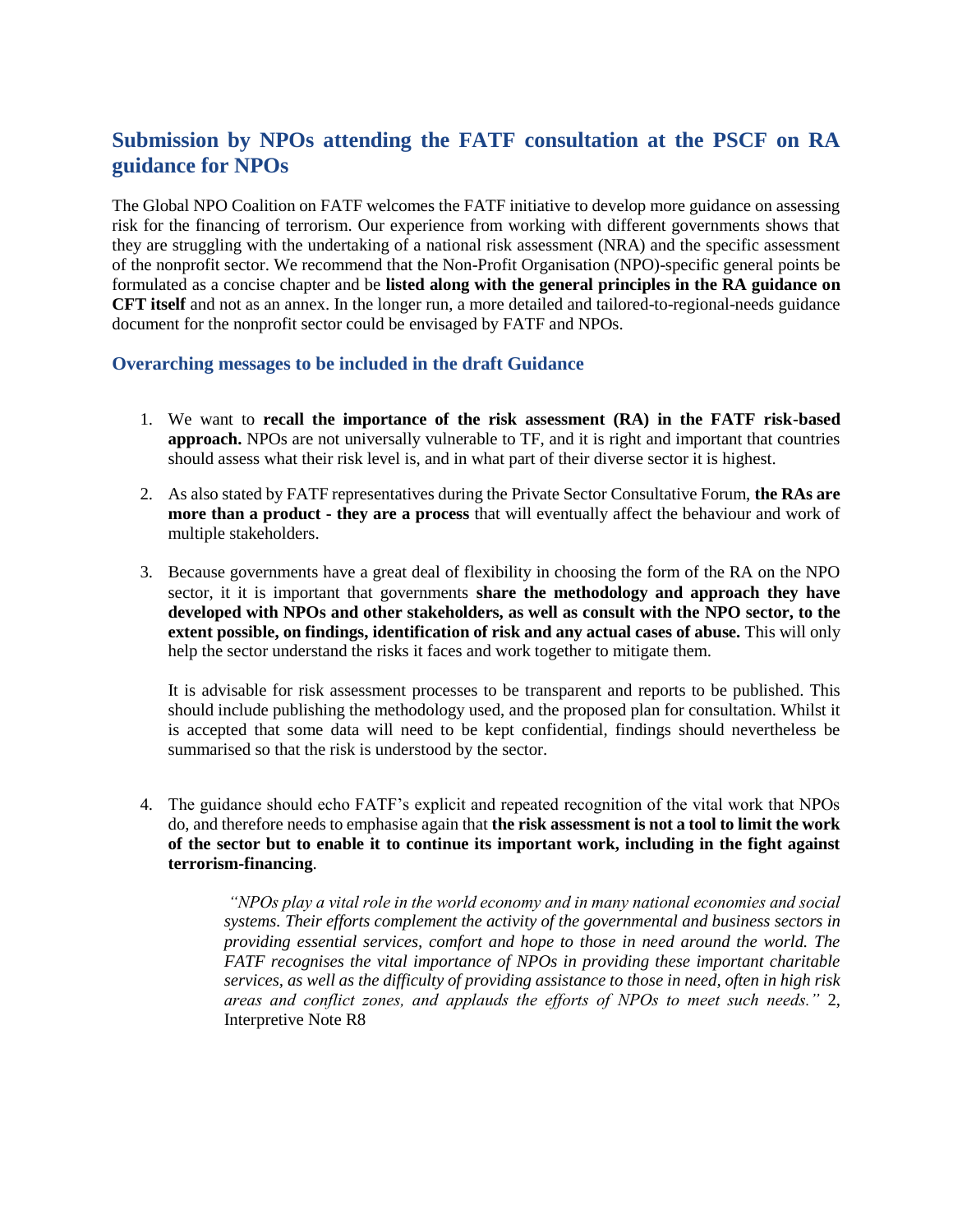5. As an overarching message, the guidance should highlight that a risk assessment should also **consider how actions of other actors, which aim to reduce the risk in one part of the sector/for another sector, may increase the overall risk profile in a country or for one specific actor**. This is true not only for the NPOs but also for RAs of other sectors.

For example, measures by financial institutions to limit their institutional and reputational risk by reducing or withdrawing banking services. These risk compliance measures, when applied by banks, could force nonprofits into using alternative, riskier money transfer channels. Practices by banks such as suspending accounts of NPOs without legitimate cause, requiring detailed reviews of internal documents including project reports, and requiring the disclosure of the private information of directors, board members, trustees and donors are measures that impede the work of NPOs and lead to increased TF risk. So do onerous, or resource intensive, government and donor government regulations which unduly increase the compliance burden for otherwise legitimate nonprofits. These practices can result in reducing the effectiveness of the regulations, making it harder for regulators to distinguish the NPOs that are truly high-risk. Examples of such measures include broad measures that target NPOs which do not fall under the FATF definition, listing NPOs as obliged entities and requiring from them equal reporting requirements as DNFBPs, requiring pre-approval of receipt or disbursement of funds and donations, etc. A risk assessment process and report should explicitly identify and mention any such counter-productive approaches, which may at the end lead to the ineffectiveness of measures proposed.

6. As part of the assessment, jurisdictions should **review the adequacy of measures which relate to the subset of the NPO sector that may be abused for terrorist financing.** In line with the FATF Standards, the guidance should specify that where existing measures are sufficient, **no further action is needed.**

From the draft outline shared with the Coalition, we understand that other parts of the NRA Guidance will also potentially be applicable to the NPO sector. As we do not have access to the actual draft, we cannot comment on that. However, we strongly advise that the guidance specifically refer to exactly which sections from the other chapters may be considered for NPOs so as to provide as much clarity as possible and avoid possible misapplication.

# **Specific messages regarding risk assessment processes to be included in the Guidance**

We respectfully recommend that the following key messages are highlighted more explicitly and clearly in the guidance. We draw these from our experience of working on the implementation of the FATF Standards. If they are not appropriately applied, they undermine the effectiveness of the measures and the implementation of the FATF goals.

● **Countries should use the FATF definition on NPOs as a starting point when conducting risk assessment**. Governments should determine the NPOs at-risk after conducting a risk assessment of only those NPOs in the country that fall within this definition.

Countries should recognise that the definitions of NPOs used in their laws may not coincide with the FATF definition of NPOs. They should consider whether organisations covered by their NPO laws or AML/CFT measures in other laws may be considered NPOs by FATF.

● The FATF recognition that **not all NPOs within its definition represent the same level of terrorist financing risk,** and that **some NPOs carry no risk at all** should be emphasised**.** This is in the spirit of Recommendation 8, which calls for a **'risk-based' approach.** Zero tolerance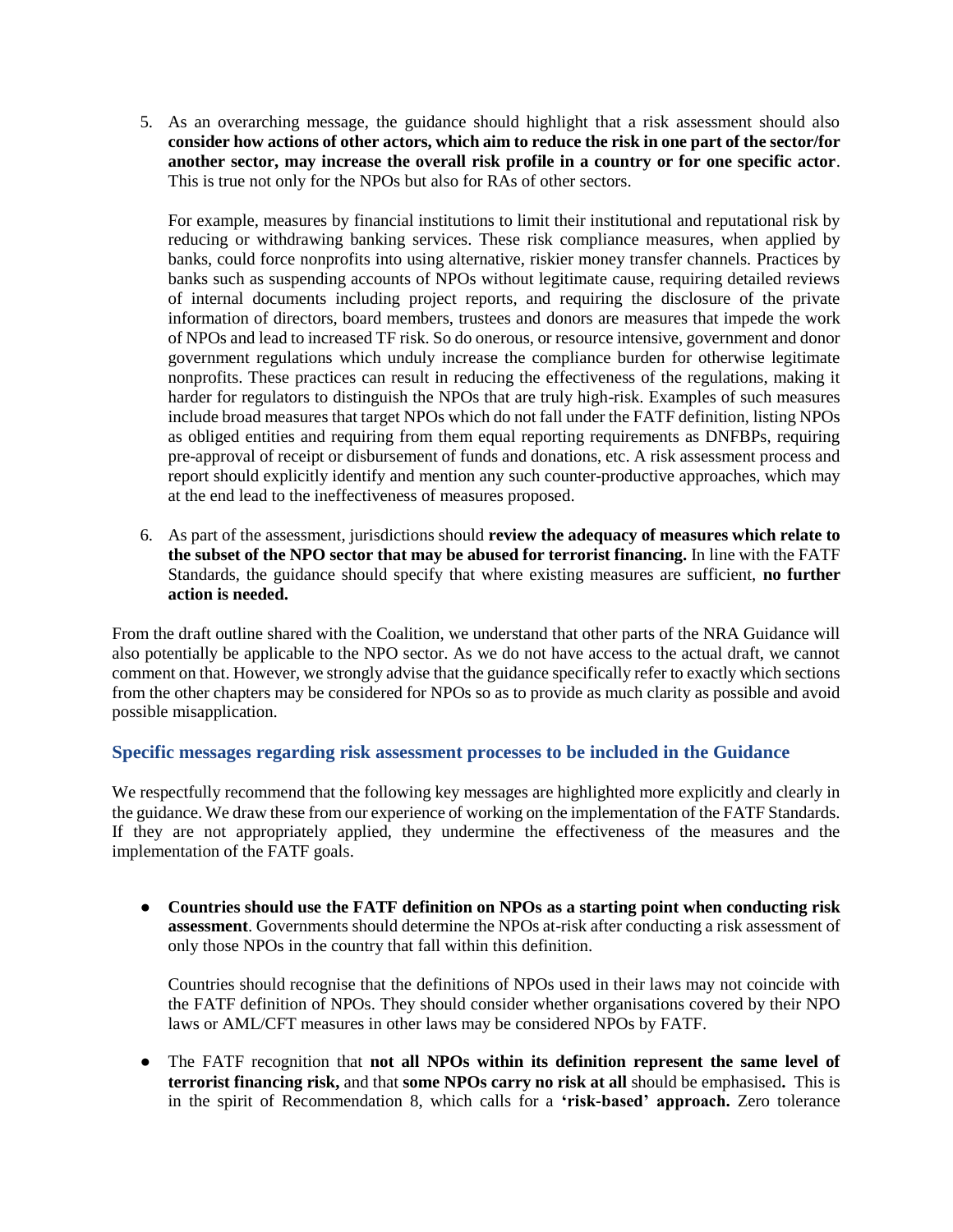approaches are not compatible with the spirit of the Recommendation. It is unlikely that a risk assessment will be able to assert with absolute confidence that there is no TF risk for its NPO sector. However, no country, authority, financial institution or NPO can or should be expected to operate in a zero-risk environment.

Jurisdictions are increasingly espousing a zero tolerance approach in relation to terrorist financing risks that NPOs may face. This is not compatible with an evidence-based risk-based approach and impedes NPOs' work by unduly disrupting and limiting legitimate charitable activity. A low risk assessment is likely in many cases. In such cases, countries should consider whether that risk falls within its risk appetite.

● In the context of the RA with regard to NPOs, the **focus should not only be on inherent risk but on addressing residual risk, including reviewing existing measures**, hard law, soft law and NPO risk-management measures.

With regard to addressing residual risk, the guidance needs to take into consideration that risk management, no matter how well conceived and implemented, cannot eliminate risk; it only reduces the likelihood of its occurrence, and mitigates against the potential consequences. It is the responsibility of the organisation and other stakeholders to find a risk compliance mechanism to identify and take all reasonable actions to reduce the risk as far as possible, and having done so, to decide if the remaining, or "residual" risk, is acceptable or not. This decision should be weighted according to the severity of need and the resulting criticality of the humanitarian, human rights or development response.

In case the guidance references examples for the due diligence required by donor governments on employees, partners and beneficiaries that already address risks, the guidance should stress as per the Interpretive note to Recommendation 8 Paragraph C Measures 6 (b) (v.) that: 'NPOs could be required to take reasonable measures to confirm the identity, credentials and good standing of beneficiaries and associate NPOs and that they are not involved with and/or using the charitable funds to support terrorists or terrorist organisations. However, NPOs should not be required to conduct customer due diligence. NPOs should not be expected to identify each specific individual, as such a requirement would not always be possible and would, in some instances, impede the ability of NPOs to provide much-needed services in crises and humanitarian contexts. Donor governments, particularly development banks, are increasingly asking humanitarian NPOs to conduct bank-style due diligence on beneficiaries. The beneficiary selection process is based on needs, vulnerability and selection criteria generally defined by respective clusters in line with international standards and in consultation with the relevant technical authorities and local communities. Customer due diligence does not form part of the selection criteria, and would negatively impact the impartiality and timely nature of responses. A risk assessment process should identify such situations and address them in the findings and recommendations.

This was also emphasised by FATF representatives during the Private Sector Consultative Forum in relation to the overall approach to the risk assessment. **Risk assessments should flag existing measures that do not address identified risks, or are disproportionate to risk,** so that they can be removed.

> *In practice, to be 'Effective' under Immediate Outcome 10, measures must not disrupt legitimate NPO activities. Measures which disrupt legitimate NPO activities necessarily do not meet this effectiveness test. The Interpretive Note elaborates that measures should minimize the negative impact of TF measures on beneficiaries.*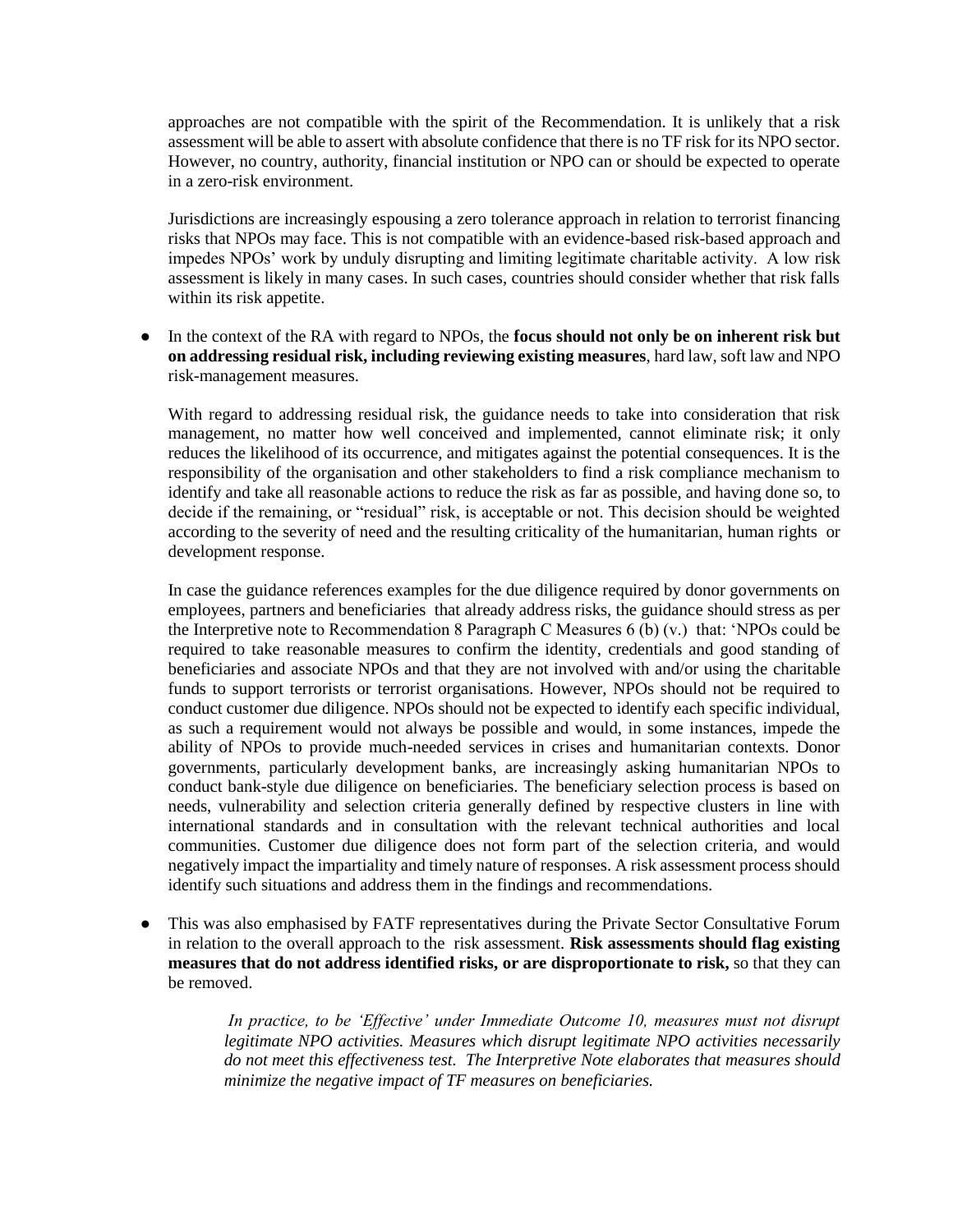A **risk assessment should explicitly consider the positive but also negative impact of any measures, both in terms of legitimate NPO activity, the potential negative impact on beneficiaries and possible non-compliance with human rights and humanitarian law.** Towards this end, the FATF also explicitly recognises that NPOs should be operationally independent, and that implementation of R8 must be "consistent with countries' obligations to respect freedom of association, assembly, expression, religion or belief, and international humanitarian law".<sup>[4]</sup> It further recognises the possibility that R8 could be used to justify the abuse of civil society for political purposes, and that such actions may "undermine *the legitimate purpose of the Recommendation".*

Risk assessments should consider that Recommendation 8 relates only to terrorist financing and **not to money laundering.**

NPOs are not DNFBPs. NPOs should not be reporting entities, or required to undertake customer due diligence. Where such or other AML-related measures exist, they should be critically analysed for their impact on the overall risk environment (see above general messages), and for compliance with the FATF requirements on not hindering legitimate NPO activity (IO.10).

● Risk assessment **methodologies should be evidence based and work with clear data**. The risk assessment should explicitly analyse the quality of data used, and whether it is sufficient to base an assessment upon. If there is insufficient good quality data to make an assessment, authorities should assess and state whether this is because (1) there are few or no incidences of terrorist financing in the NPO sector, or (2) the authorities lack the competence to identify cases which they have reason to suspect exist. Authorities should, wherever possible, avoid using speculative data. Surveys should avoid leading, open or speculative questions on risks. Questions on risk perception should always include an option to answer 'don't know'. Authorities should avoid borrowed data from a neighbour. This is specific learning from engagement in the RA-related processes in Germany, Mexico, Argentina, Kosovo.

If there is insufficient good-quality data, authorities may choose to use a methodology designed to compensate for that gap. For example, by using a gap analysis, threat intelligence or descriptive research model. In such circumstances, authorities should be clear that the model was chosen in the absence of sufficient good quality data to allow a proper case analysis, and explicitly state how the absence of this data and the use of the specified methodology may limit the accuracy of the final assessment.

- Large and decentralised jurisdictions should recognise that the risk may vary significantly between different parts of the country. In some cases, a series of provincial risk assessments may be preferable, or even constitutionally necessary. In such cases, federal authorities should play a coordinating and advisory role to **ensure consistent and comparable methodologies and results** (a country in Asia actually applied 3 different RA methodologies to 3 different regions in the countries).
- Authorities should recognize, and where possible incorporate, the efforts made by NPOs to consider and assess the TF risk in/to their sector. Such surveys, studies, research and self-assessments can provide an invaluable perspective on the ground-level risk and the impact of mitigating measures.
- Authorities should ensure that there is proper consultation within government. All relevant authorities should be included; FIUs, law enforcement, registration bodies, regulators, tax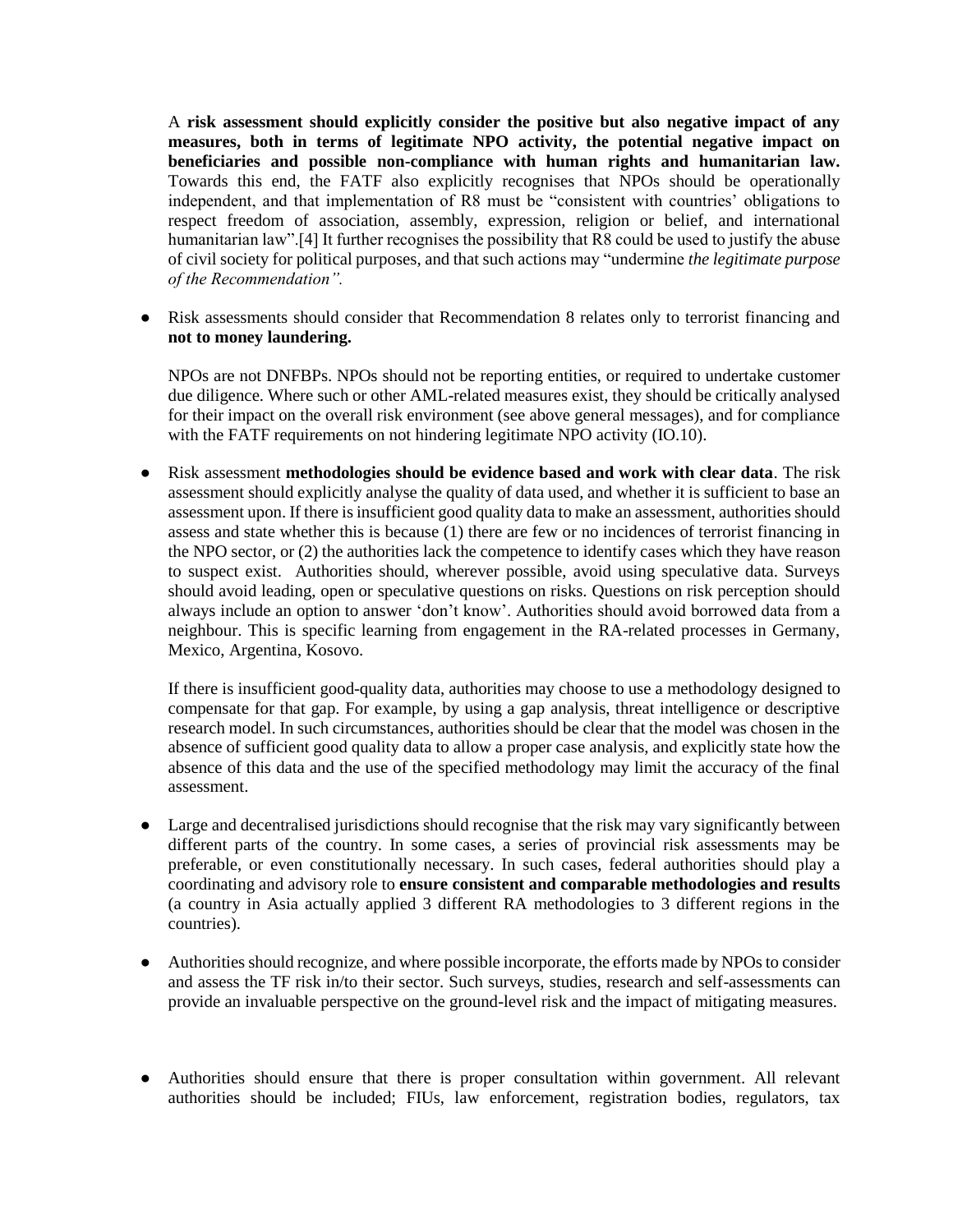authorities, line ministries or others. However, **it is particularly important that the regulatory authority for NPOs - either a ministry or specific regulator is aware, understands and is involved in the RA process from the outset.** This is particularly important to ensure that riskmitigating regulatory measures are assessed and implemented effectively.

● Where possible, **the national risk assessment findings should be formulated in a way to provide explicit guidance for banks on how best to evaluate the relative riskiness of their NPO clients.** This should include clear guidance on those NPOs which banks should routinely classify as lower risk, in line with the R8 requirement and to encourage the use of formal banking channels, as well as the strategic aim of the assessment to consider the total risk environment (see line 2).

#### **Engagement and outreach in risk assessments**

- The FATF requires countries to consult with all stakeholders, including Civil Society Organizations , under Immediate Outcome 1 (IO.1). Hence we encourage FATF jurisdictions to involve NPOs as a constructive stakeholder and partner in the risk assessment processes, and in overall actions towards meeting standards in this area.
- **RAs could be improved globally if engagement and outreach with the sectors concerned happens more systematically and continuously.** NPOs have become more aware of the FATF structure and its Recommendations and are becoming important partners in achieving the common goal of fighting terrorism financing and money laundering. Since 2013, the global coalition has engaged constructively with FATF and this dynamic is now repeated at the regional (FSRBs) and country level.
- NPOs understand that there may be a risk of abuse in parts of the sector (as in other sectors) and we are seeing more and more cases of constructive NPO engagement with governments in FATF jurisdictions, identifying risks where they exist and suggesting mitigation measures. The guidance should recognise that NPOs are investing significant efforts in **increasing awareness and training NPOs at the global, regional and national level to engage in FATF risk assessment** and broader processes. The examples showcased here (which we hope will be included in the guidance) show the genuine effort put in by NPOs in contributing towards risk assessment processes by providing expertise through technical assistance, outreach towards a wider set of NPOs on the ground, and own self-assessment processes.
- The guidance could explain how NPOs have already engaged around improving the NRAs for assessing TF/AML risk related to NPOs and jurisdictions may consider the following, to the extent appropriate (including materials already-developed and tested):
	- NPOs have worked with experts on developing a RA methodology for NPOs in order to fill a gap. It is currently being tested by some jurisdictions who are open to it.
	- NPOs have worked to develop their own self-assessments, surveys, and reviews in a series of countries (Germany, Switzerland, Mexico), which can be used as templates for consideration in other jurisdictions.
	- They are regional NPO self-assessments in progress (Latin America region)
	- Some NPOs provide RA training to government officials as well as NPOs.
- Engagement is a process. It should continue through the risk assessment process. The form of the engagement, and the organisations involved, may change as the assessment proceeds, with a very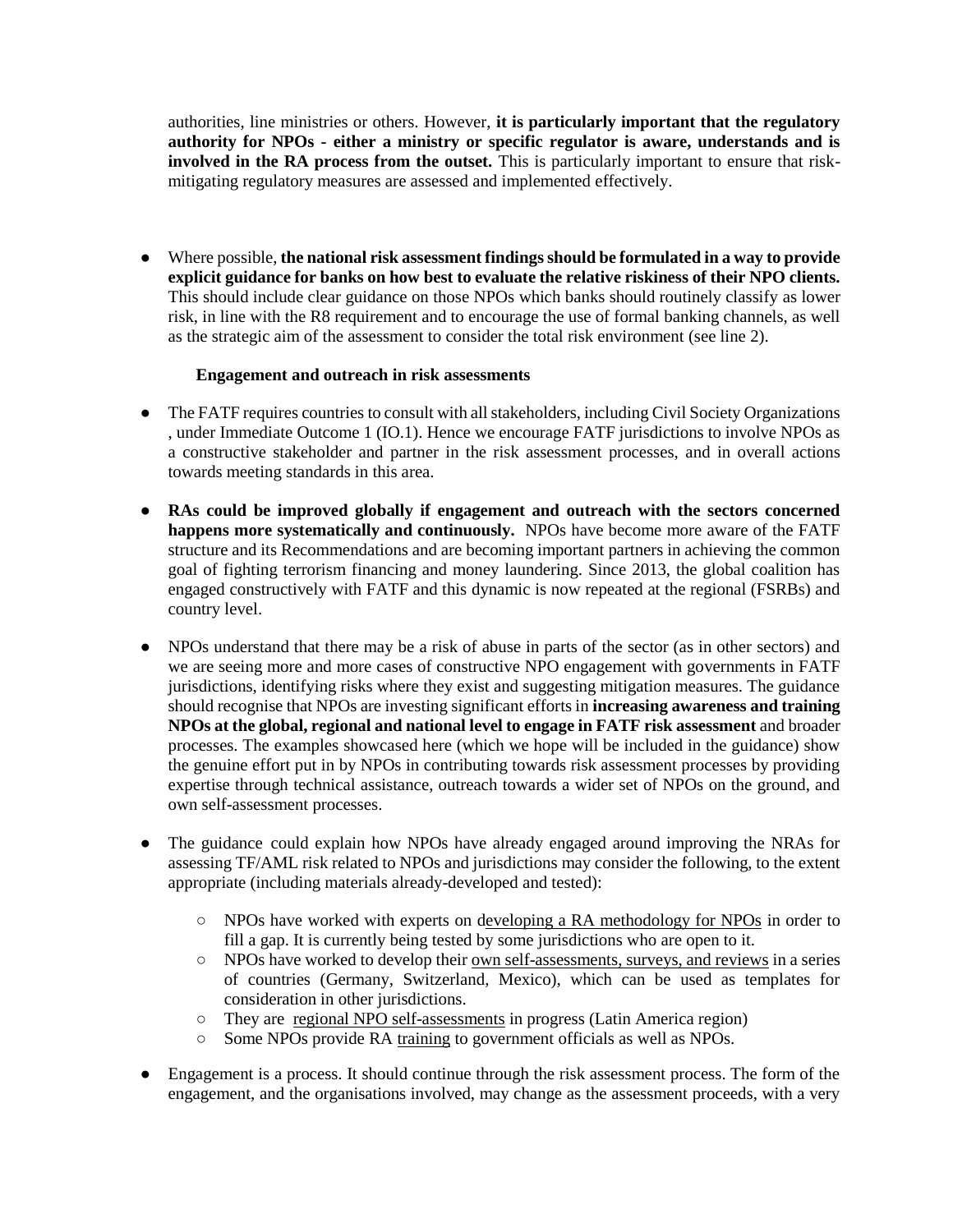wide range consulted at the outset, and then those groups identified as high risk primarily consulted when consideration is given to the effectiveness and impact of mitigating measures. The process may include:

- NPO/government working groups (e.g., Kyrgyzstan)
- Public hearings. Invitations may be made via general mail shots, where authorities are in possession of details of all NPOs; by public announcement via various press and social media that the process is starting (e.g., Kyrgyzstan is an example of a country which made a public call for applicants to be engaged in the risk assessment process). Australia, by virtue of making an open call for comments in advance of the RA, is a good practice example.
- Surveys and questionnaires (e.g., Germany).

Special consideration needs to be given on how to reach organisations which may be at high risk, but which are often disengaged from consultation processes. The normal consultation channels may not be affected, as they will most likely lead to umbrella bodies or organisations which by their nature are low risk.

# **Examples of partnership efforts in contributing to risk assessment processes**

The following examples are drawn from experiences of members of the the Expert Hub on AML/CFT and the Global NPO Coalition on FATF.

#### **Kosovo**

NPOs in Kosovo had an opportunity to participate in the government-led working group on conducting a risk assessment of the NPO sector during 2017/2018. NPO representatives in the group were educated and provided substantive input into the methodology and to the draft risk assessment report. The government also provided additional time for internal NPO sectoral consultation on the draft report, which increased its outreach and resulted in more coherent input. As a result, the risk assessment report includes more focused measures based on awareness raising, increased cooperation and implementation of the existing legal framework, as well as developing a detailed National Action Plan on Counter-Terrorism measures. In addition, a significant number of NPOs in Kosovo have been made aware of this topic and have provided information about their work.

# **Kyrgyzstan**

During 2019, NPOs in Kyrgyzstan have been included in the government-led working group on conducting the NPO sector risk assessment. The FIU issued a public call for civil society representatives to become formal members of the risk assessment working group, with three NPOs appointed to the group. NPO representatives worked with government to identify and adapt a methodology developed by an international consultancy for use in Kyrgyzstan. This methodology requires active engagement of the NPO sector, to increase accuracy of the data collected, increase awareness about the potential risks and protective measures, build trust among the sectors and enhance buy-in for the recommendations and results

#### **Tunisia**

The Tunisian FIU and Department of Civil Society are working in partnership with local NPOs and international experts to implement a Risk Assessment of the sector, which they intend to showcase as an example of regional best practice. The Risk Assessment methodology includes joint (government/NPO sector) interpretation of risk data, a joint analysis of mitigating measures, and the inclusion of data from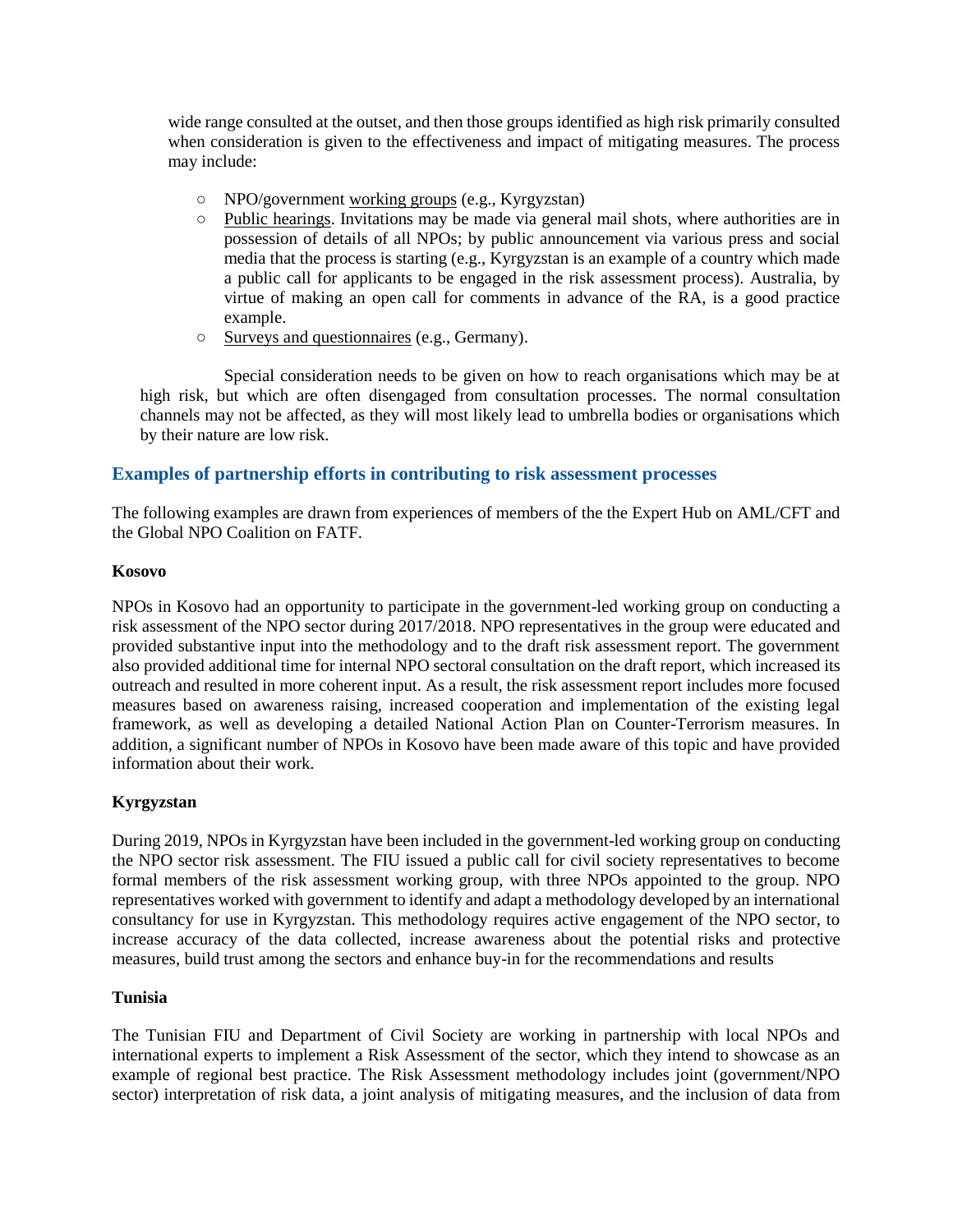surveys of the sector on their perception and assessment of the TF risk and risk mitigating measures. The Tunisian FIU and NPO regulator are also working closely with civil society to deliver sessions across the country to raise awareness of the TF risk and obtain feedback from NPOs on issues they face in relation to TF and effective mitigating measures.

## **Australia**

Australia conducted a stand-alone NPO sector risk assessment following its Mutual Evaluation in 2015. Early in the process, Australia issued a public call for comments from the NPO sector and other interested stakeholders. It also detailed the methodology it would be using for the risk assessment. A detailed risk assessment report was produced in 2017. Australia's original rating of Non-Compliant in 2015 was recently re-assessed as Largely Compliant following this initiative.

## **Germany**

Germany is in the phase of pre-FATF evaluation for which both the government and NPO sector are preparing, In contrast to other examples listed here, no joint risk assessment is planned. Instead there is liaison and discussion between the authorities and the NPOs which are leading civil society initiatives on the topic. Hence, authorities have met with NPOs to explain the process and their plans, and have engaged with NPOs as they develop their risk assessment methodology. Meanwhile NPOs have undertaken an independent assessment , using in part data from a survey of over 400 organisations of their perception of the TF risk and the effectiveness of mitigating measures by both government and the NPO sector. Government was invited to comment on the survey questions prior to the poll, and the initial findings will be presented at a joint government-NPO workshop. The survey itself was specifically designed to avoid speculative answers from respondents.

## **Argentina and Mexico - Sub-Regional Risk Assessment on Terrorism Financing of NPO**

NPO Coalitions in Argentina and Mexico are conducting a Sub-Regional Risk Assessment on Terrorism Financing of the nonprofit sector with the technical support of Global NPO Coalition members. The sectoral assessment findings will contribute to a better understanding of TF risks in nonprofits and will be useful as a model for other countries in the Latin-American region. Both countries are in the pre-evaluation phase and getting ready for their National Risk Assessments.

# **Nigeria**

Nigeria is in the process of acquiring FATF membership, and is in the pre-evaluation phase, with an evaluation coming up in the next 2 years. In order to facilitate the engagement of NPOs in that process, an NPO expert on AML/CFT organised a country-level workshop with the Nigerian Financial Intelligence Unit on the FATF standards and procedures, and on the need to engage civil society. The workshop was a collaborative effort with the government institution and resulted in more awareness in the NPO sector about the Nigerian AML/CFT regime. At the same time, it provided an opportunity for engagement with and the communicating of NPO perspectives. NPOs in Nigeria followed up with joint discussions on future strategy on NPO engagement in the evaluation process.

# **Netherlands**

The stakeholder roundtable co-hosted by a member of the Global NPO Coalition and the Ministry of Finance and in partnership with the Ministry of Foreign Affairs addresses TF risk compliance measures applied by NPOs, banks and the Ministry of Foreign Affairs and Foreign Trade and Development Cooperation and the challenges faced by the stakeholders concerning inherent and residual risks. A number of solutions are currently being further developed, e.g. sharing of risk compliance measures to identify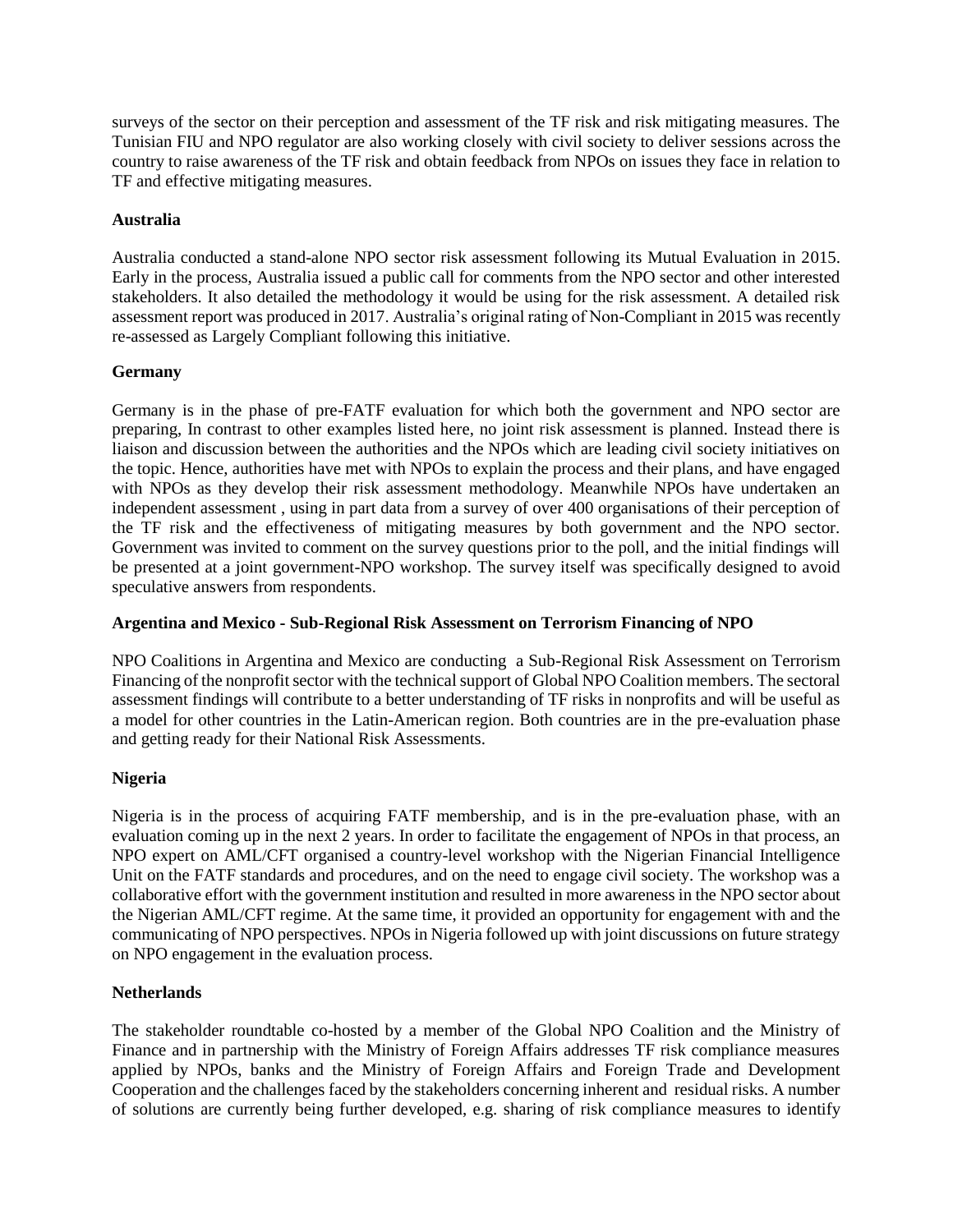residual risk, setting up a mechanism through which nonprofits are able to understand AML/CFT requirements by banks and ways to comply with these requirements, and banks are better able to understand the specific challenges NPOs face when carrying out work in conflict and high-risk areas.

## **US**

Treasury updated its 2015 National Terrorist Financing Risk Assessment (NTFRA) in 2018 and recognized that the charitable sector overall is low risk, but noted that charities operating in areas where terrorist groups operate face increased risk. The US nonprofit sector provided input to Treasury on the NTFRA, noting that increasing difficulties accessing financial services forces charities to use more risky methods of moving funds, including carrying cash. The NTFRA did not mention this issue.

## **UK**

The UK assessed NPO risk as part of its National Risk Assessment (NRA), which is regularly reviewed and updated. In the last update prior to its 2018 Mutual Evaluation, the UK assessed that whilst the inherent risk to its NPO sector was not significantly altered, the net risk was lower due to the effectiveness of targeted mitigating measures introduced in the interim. These measures included increased outreach and specific guidance for NPOs on avoiding TF risk. Consequently, the net or residual risk for NPOs was adjusted to 'low', from a previous assessment of 'medium-high'. The assessment recognises that a small number of NPOs remain higher risk, and continues to tailor outreach and monitoring measures for that part of the sector. The UK's assessment demonstrates how it was found compliant on R8.

#### **Indonesia / The Philippines**

As part of the Third Round Evaluation, both Indonesia and The Philippines undertook detailed jointevaluations to comply with the Domestic Review requirement. With technical assistance from UK government officials, representatives from government and civil society jointly implemented a methodology for assessing their legal and regulatory mitigating measures. The reviews included desk assessments and visits to all relevant regulators and a representative range of NPOs, both in the capital and in the regions. In both cases, the joint government-NPO assessment team agreed a range of strategic recommendations for improvements.

May 9 2019

[1] See also 4, Typologies. "*The importance of the NPO sector to the global community cannot be overstated. It is a vibrant sector, providing innumerable services to millions of people."*

[2] *To what extent, without disrupting legitimate NPO activities, has the country implemented a targeted approach, conducted outreach, and exercised oversight in dealing with NPOs that are at risk from the threat of terrorist abuse?*"Immediate Outcome 10, 10.2. See also INR8 paragraphs 4(a), 4(d) and 4(e), and Best Practices Paper paragraph 32(a).

[3] "*Actions taken for this purpose should, to the extent reasonably possible, minimise negative impact on innocent and legitimate beneficiaries of charitable activity." 4 (e), Interpretive Note R8.*

[4] 6, Best Practices Paper. See also ibid 22, and Typologies 28.